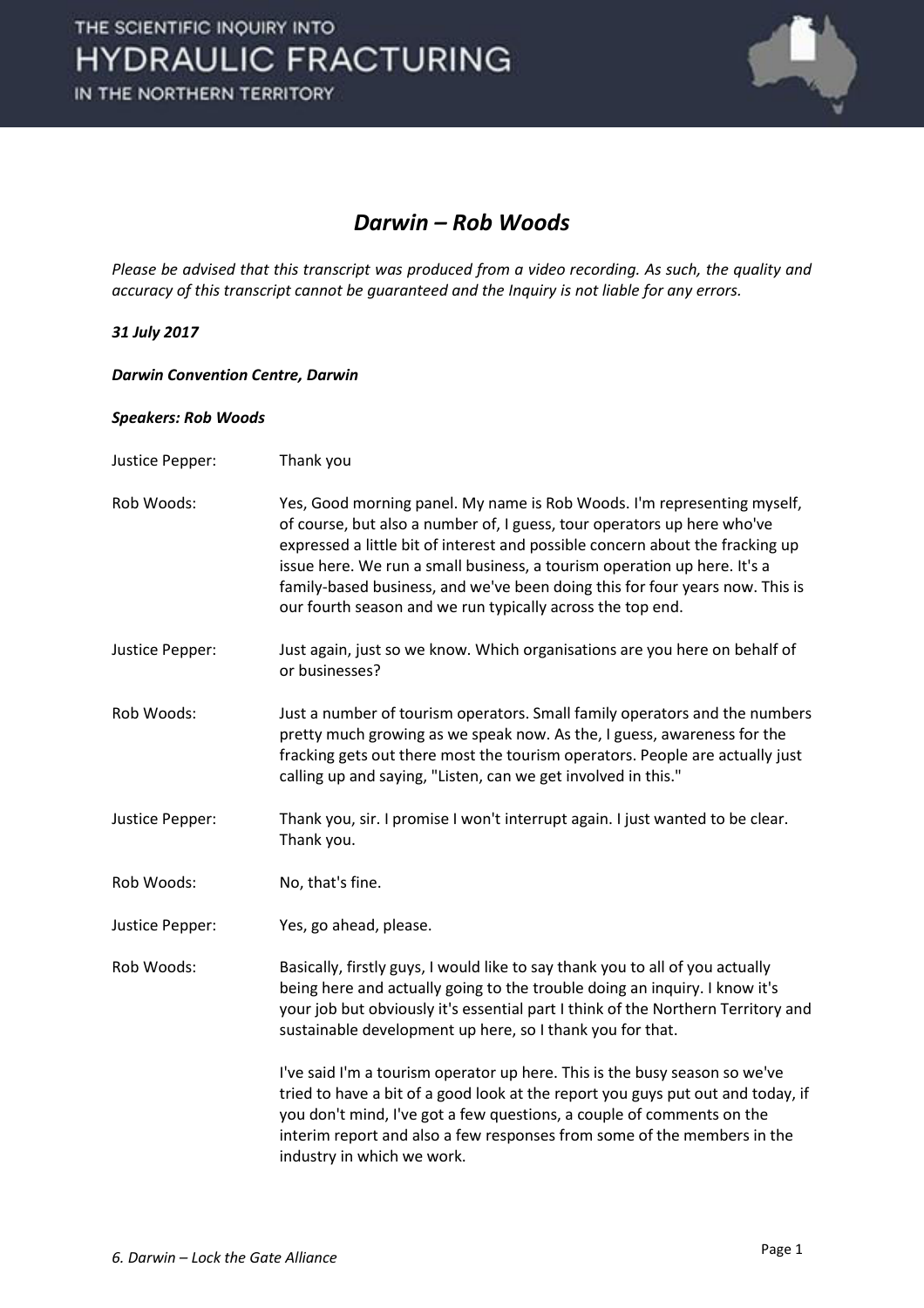IN THE NORTHERN TERRITORY



 In giving you our responses, I sort of do feel that a longer period between the interim report and the submission time would have been pretty handy.

Justice Pepper: Thank you, noted.

Rob Woods: Yes, and also the timing, just with the release. Obviously, this is doing the report. Now, I'm right in the middle of busy season so I know a lot of the other operators and business people up here are hands to the grindstone trying to keep afloat, so just for future. That being said, I've looked at your report and if you don't mind I just want to make sure we're on the path as far as what I understand it to be and what you guys know it to be in regards to the industry up here.

> Oh, there we go. Okay. Just a couple of ... Just a few slides up there and so please do stop me if any of these slides appear wrong or outdated or anything like that. Just from the tourism sector we're looking at the Northern Territory up there and looking at how much that landscape has actually either under application or been approved for fracking exploration. That's what we're sort of concerned about and these are the figures that we sort of got off from there.

 40A focusing on Northern Territory, under grounded. 40% of payment's already approved. They're currently reservations for national parks, community living areas, natural cultural regions of significance or ground water resources. Now, I understand that's in the report, as I said, and correct me if any of that's wrong, please.

 Just once again, stepping back a bit further, these numbers I think are quite high but I think that's probably the most optimistic from a gas perspective, I think, and just looking at those we're talking about just over 12,000 wells in Amadeus, was like 28,000 in Georgina and the rest up there. That's, from where we stand in the tourism industry, that looks fairly intensive. Once again, please, correct those figures when we get a chance later on.

 Just looking at the fracking and the basics of it what I took out of the report was basically during the drilling and fracking, in regards to how it's going to impact on tourism, possibly concentration of heavy equipment, thousands of trucks moving to well site over few months, cement, cover the fencing, keep livestock away, completion.

 We're interested to know about the need to maintain those structures and those sites. The period and who would be responsible for that and of course the cost. Of course, well integrity issues, we realise that there's only been one blow out but only one seems like a lot and of course we know that technology is apparently improving and limiting that but what happened after that blow out? What was the consequences, what was the procedures for fixing that up and how did the industry respond when that occurred. We'd be interested to know that just to set some sort of baseline on their response that they showed before the inquiry.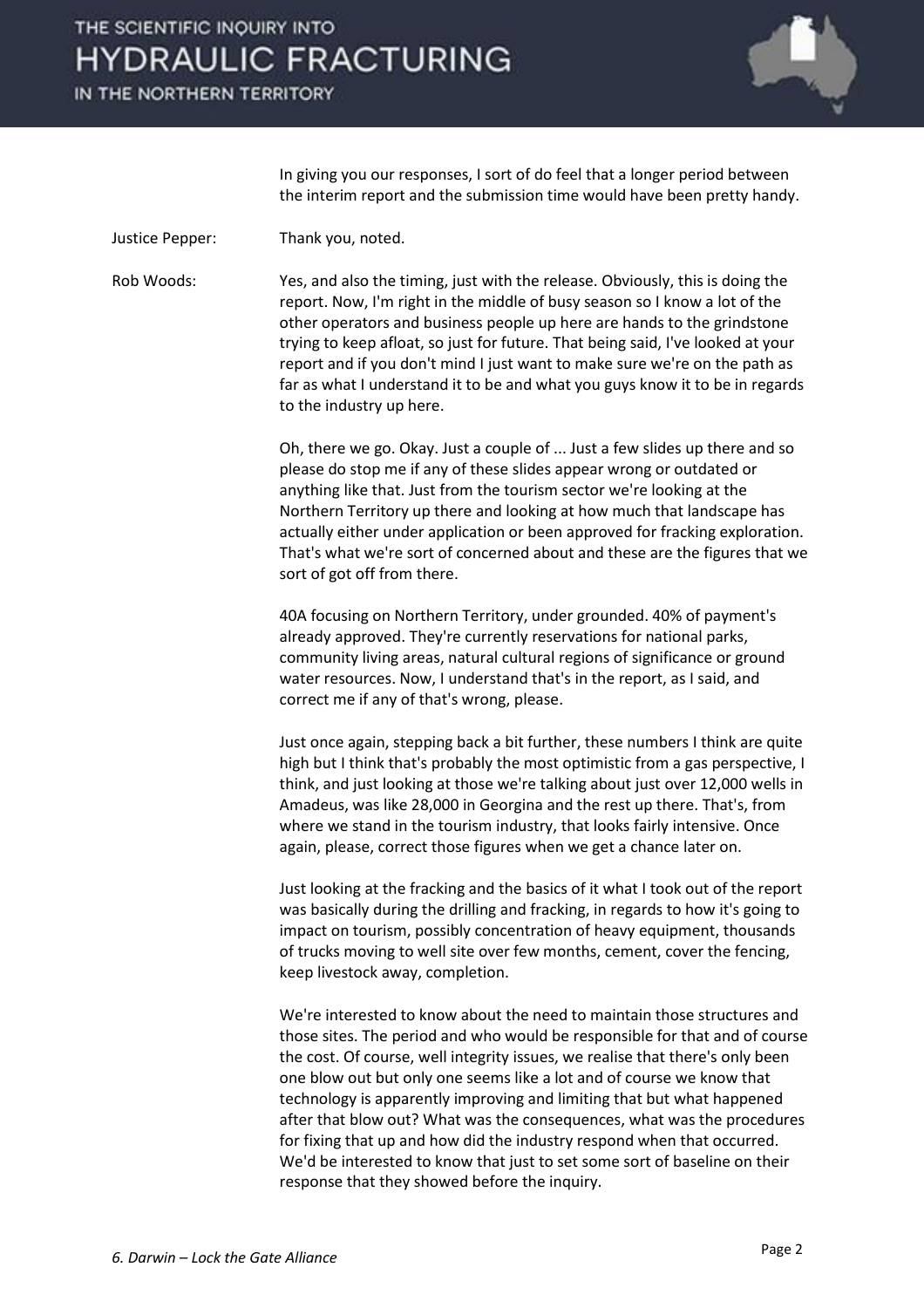

 Looking at the production times, 20 to 50 years, indefinite period of monitoring, maintenance, 20 to 50 years waste water production, each well, 20 megalitres of water. Obviously the water is a main issue up here and that's one of the things that we'll be sort of talking about or asking questions about in a second. Of course, what to do with that water once it comes back up?

 As we are out in the environment and tourism out there all the time, any change or contamination to service water, ground water, and the soil, effects everything that we do. That's it.

 Of course, re-injection. Out of mind, out of sights not going to work up here apparently and that's according to geo reports, so what do you do when you've got such large distances and such high demand, high need for water. How do you bring in it? Where do you bring it in? What impacts is going to have? That's what we're really interested in.

 Of course, safety on the roads with those increased truck movements and everything else as well. It has a lot of carry on effects.

 Now, if we're good with that, just want to look at the executive salary. When we read this, a number of things actually stuck out to me. One of the ... It was probably a small point, but just with the movie Gasfield, I saw that movie and of course it was quite damning, you know. Whether or not there was questionable things in there or not, I can honestly say it's not the reason I have my position with fracking. Of course, there's a lot of emotion in that movie.

 There are genuine concerns, as you high lighted in your report and also just wanted to, I guess, talk about the massive bonus for the US, in regards to the sulphur lines and effective world energy processing and how that was a positive, however, just under that you say that some instances the transformation took places in jurisdictions that were poorly regulated, resulting insignificant environmental damage. On the basis of that, it's that classic case of, "Okay, there's massive obviously financial benefits to the industry, but what were the costs in those areas? What did the industry, as in industry, do to try and overcome that and what have they done since to try and improve their image so they wouldn't find themselves in front of these inquires?" I think that's relative across countries, not just in the States.

 Of course, with the community response that you guys received, basically I've been to a couple of these community events, and of course, nice people, they go out there and say 98, 99% of people that will turn up at these community events typically aren't in favour of the fracking. I found it interesting that you mentioned many groups and individuals have expressed the opinion to the inquiry and I was wondering who those opinion where. Who those people were? What industries they were in? Were they individuals? Were they working in the fracking industry, in the oil and gas? Were they at the meetings or did they do it adhoc sort of arrangement?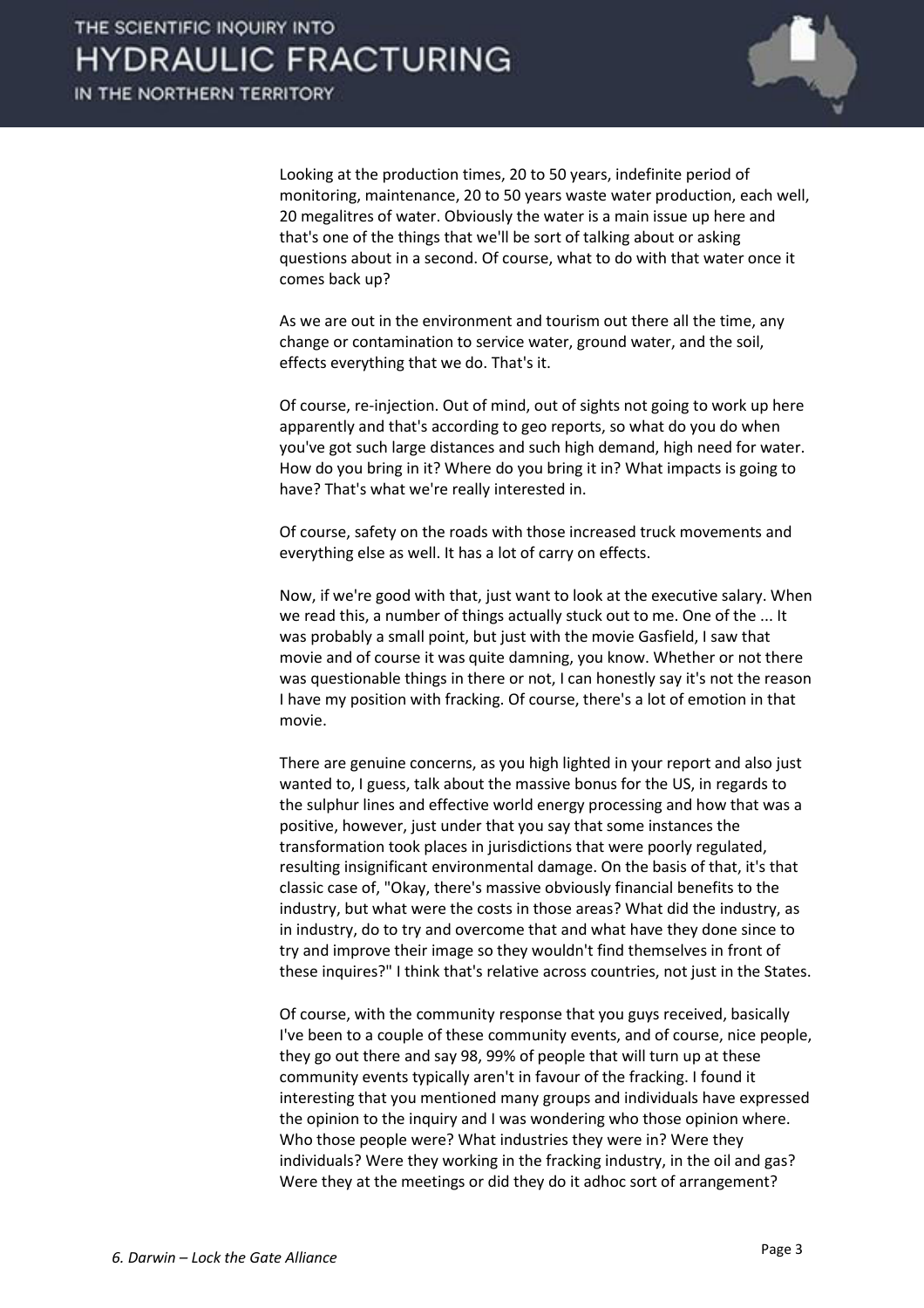

 I guess, the interest there is that you've got people who turn up at these meeting because they've got a vested emotional interest and real interest in how things go. Honest interest, I would say even. You've got the other side of the fence, I suppose, who are more from an industry point of view, which is all about the dollars. That's the question there, and if we're talking about community involvement and response, who do you sort of take more notice of, I guess, is a personal question there, I suppose.

 Now, just as I said with tourism, water, we spend a lot of time in and around the water bodies up here. Mainly swimming in some of the creeks, going to the hot springs and generally having a great time. I don't think there's a person we've taken on tour that hasn't said what an amazing place the top end is and just how special it is to actually be able to go in this water and not worry about contamination. Not worry about over exploitation, and not worry about basically those things that they're getting away from everywhere else in the country.

 Yes, the two critical aspects, surface water and ground water. How to maintain the integrity and quality of those. That's the forefront of one of the questions today for us, and of course, what if. It's one thing to say that it's a low probability or possibility of something to occur, and of course, in your risk management you look at the consequences of that. Yes, they're very, very high, but very, very low probability, but what if. I can only think about with the Fukushima disaster over there, they're talking about minute possibility of something happening, but the response to that is they almost lost control of their country. That's a bad environmental result, which nobody could predicted but yet that's what occurred.

 In the case of this without ground water and our surface water, which is so important up there, what if we do contaminate them? What's the comeback? What's the insurance coverage of these companies have got? What's the ability to actually come in and stop, limit, fix, reverse some of these impacts because from what I can understand there is no contingency plan up here. There's no contingency plan when you contaminate the ground water except to sit back and wait, and wait until it flushes itself out, if it does flush itself out. That's a concern, so the what if is a question that I'd like answered, if that's possible.

 Looking at the land, as I've said that you've stated in the report and it's mentioned up there, the Northern Territory is internationally renowned for its vast and open spectacular landscapes. Many of which are our wilderness [inaudible] represent an iconic party, Outback Australia, also has an exceptional terrestrial biodiversity. This is why we have world heritage national parks up here and I guess right next to it, if you were going to go ahead, particularly with the Beetaloo Basin, I think it was 27,000 sq km or thereabouts, that sort of area, which is larger than Kakadu National Park. Which would be an interesting mix, I suppose, next to each other.

 You did identify the seven main risks and I hope you agree with those, definitely. Landscape amenity, private planning, regional developments,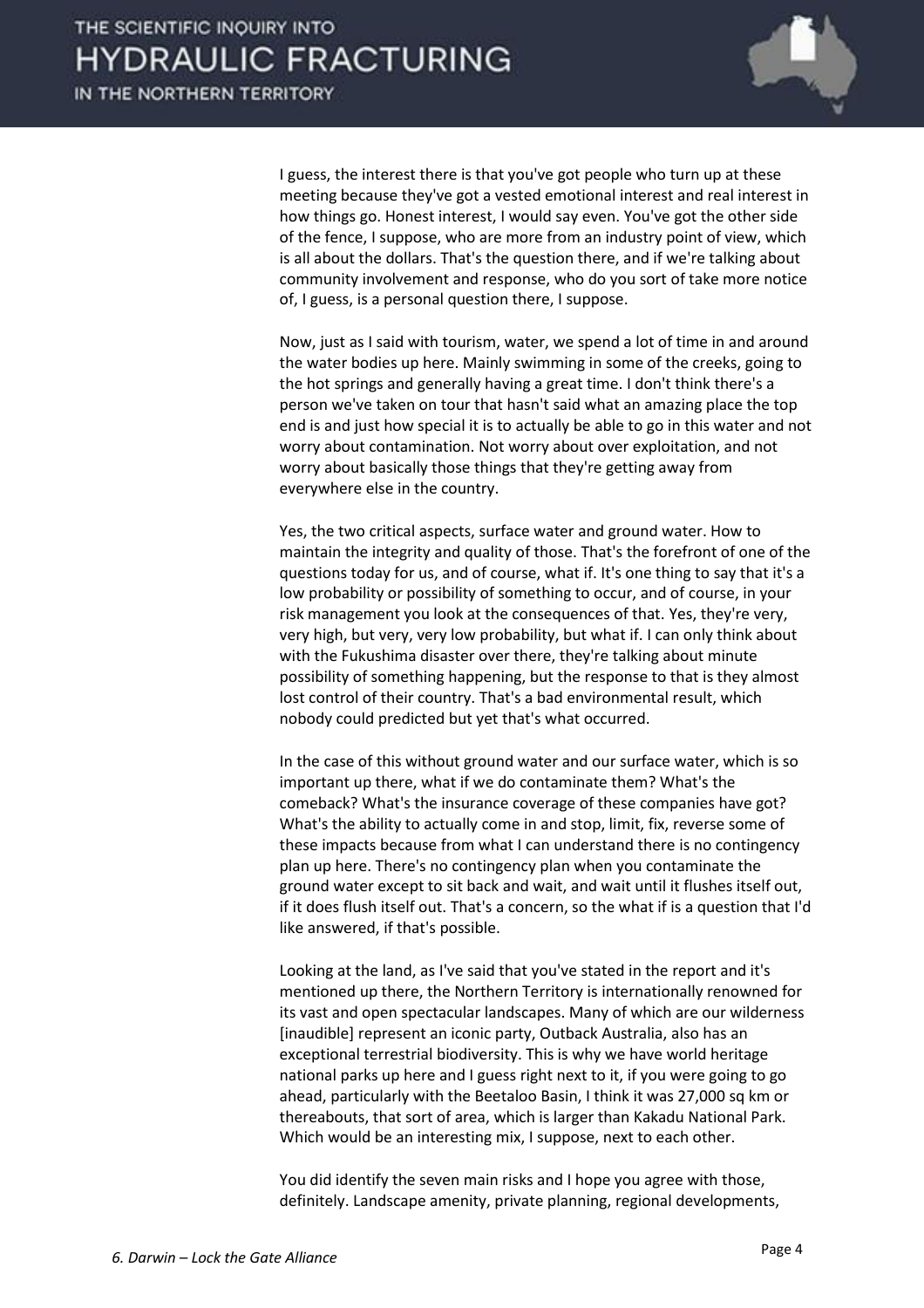IN THE NORTHERN TERRITORY



spread of weeds, change forests, habitat loss and so forth. Of course, the what if to this, what if land integrity is destroyed? Once again it goes back to what is the ability to fix, repay and act on that?

 Also, with the landscape amenity, I know that this particular picture isn't in Australia, it's actually Dallas, Texas and I know that the pad density here is much higher than what you'd expect or what you predicted in your forecast.

- Justice Pepper: Is that shale or coal seam gas that we're looking at?
- Rob Woods: That's shale, as far I know.
- Justice Pepper: Thank you.

Rob Woods: Yes. I can check that but I believe it's shale, yes.

- Justice Pepper: Thank you.
- Rob Woods: Basically, when you're looking at this from the perspective of a tourism operator and a tourist, I can't actually see anything positive in that. I can't actually see myself saying, "Let's go for a flight over Central Australia. Let's go to Darwin, let's go for a drive in the Outback." Normally when I'm thinking about going for a swim, I know this is up stream, everything that catch middle, 10, 15, 20 km down the track, how is that going to make me feel?

 I've done some little survey's of the passengers I've had on the tour so far since the interim report came out and it doesn't look good. Essentially nobody wants to come up and sit next to this stuff, and enjoy this, or even look at it on their way through the countryside and up here. Now, of course, that's just from the amenity side of it, just from the visual sort of point of view. If we go to looking at some of the other ...

 Okay, this goes spread of weeds. Obviously we do have a big problem, you identified it. Gamba grass, the spread of that, fire regimes there. Obviously the roads and cleared areas going to create a lot easier pathways for those weeds to get through. How that affects the fire regime, of course, that's an interesting thing, I think because they've some some work obviously out of Kakadu. Power over fire experiment was one, where they looked at the proper reoccurrence interval for fire and how they should actually be burning the country. They are talking about a three to four year return cycle for fires, if you're looking at biodiversity, you're looking at carbon emissions, you're looking at four to five years, but with your recommendation to do a looking at the pervious 10 years, we don't think it's probably the best option to go forward with because it's possible that the previous 10 years haven't been done in accordance with those recommendations from those experiments.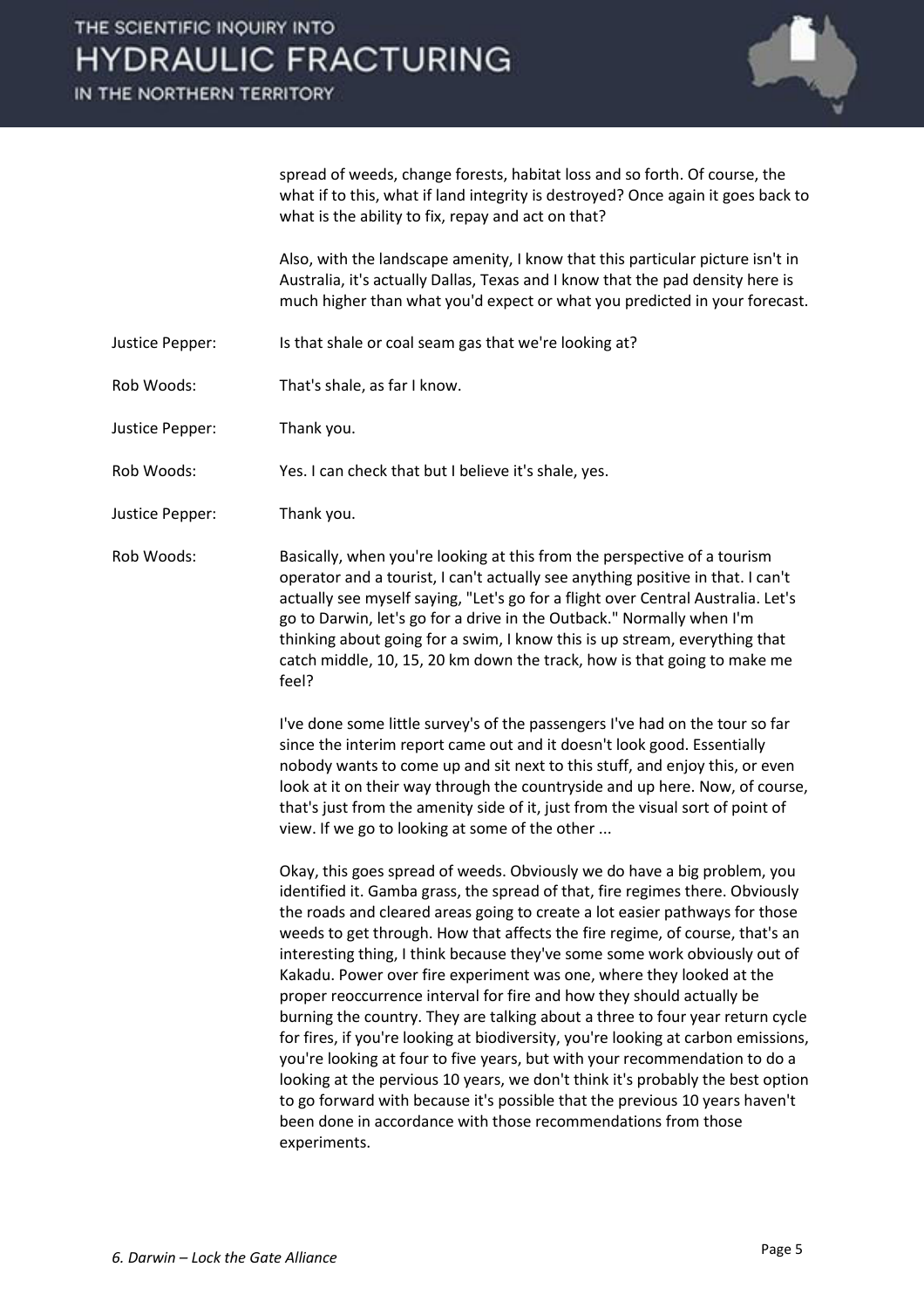

 Our recommendation is to do some studies in these environments looking at what is the best fire regime down there, rather than just looking at historical processes, if you will.

 Looking at habitats lost in fragmentation, again, feral animals, cats, are the main one. Obviously cane toads, we've got cane toads everywhere as well. The roads, also with the fragmentation, is that some animals do require certain amount of area unobstructed, or unbroken. Not broken up, they need that intact landscape. I don't think this ... I'm asking you guys this is that has there been any studies done on the minimum size of intact habitat that is required by a native animals and creatures up here? If not, then I think deeming the fragmentation is low impact I think is probably putting the cart before the horse. I think we need to look at that.

 As far as fauna and flora poisoning, contamination for chemical spills, that bit also with your water containment methodologies, or the way you do that, we're all aware that the Northern Territory has an abundance of bird life up here. It's a pathway for migratory birds to get in and out through Central, West and Eastern Australia, and of course, if we're talking about setting up ponds in areas that are in usually arid environments, they may become focal points for these birds and keeping them out of that water, I think would be a priority considering that looking at some of the flow back contaminates that you mentioned, like the radioactive materials and other changed elements that come out of the water, may harm those birds so looking at physical structures to keep the birds out, animals away from the water as well, rather than just assuming that it's going to be a low impact out there.

 All right, so, oh, one other additional risk, I guess is number eight, which is not up there is the legacy issue or the unconventional gas industries. What time frame do we have on, you know you've got the 20 to 50 years of production. What time frame do we have on the integrity, long term integrity of the wheels incasing the concrete blocks, in general but also across the different environments that you're going to have it. Whether it's the tropical north or the savannah or the desert country, these are different habitats, different obviously chemistries in the water, different conditions effecting those things. Whose responsibility is it to maintain that after which time does it pass on to the public and at which point does a tax payer pick up the bill? Those sorts of those.

 Also, looking from access point of view. What would be the access for people, whether it's indigenous people or tourism operators in those areas once this is all done and dusted?

 Okay, this could be here too about some of the social impacts. I should have mentioned before that we're only dealing with some of the chapters or some of the risks that are present in the interim report, obviously. These areas are most closely related to tourism, I suppose.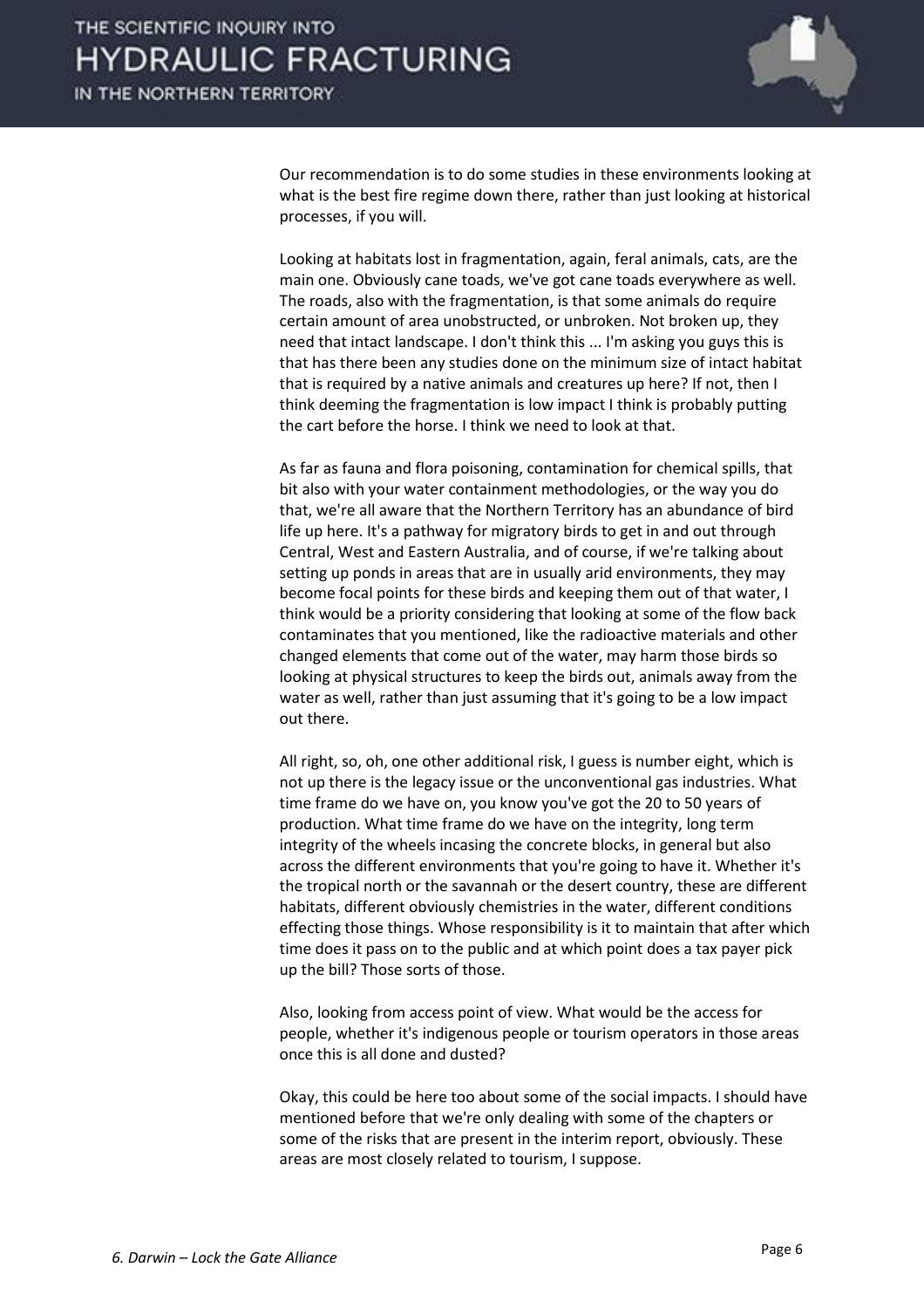

 Just because a foot print developed unconventional offshore gas industry, Northern Territories are known, because there are no two communities are the same, respond to the risk and benefits associated with any such development, different ways, and what to extent these impacts can bad acceptably mitigated.

 Just looking, you've chosen the Beetaloo sub-basin and for good reason, because that's obviously where you've stated that this is where the development will probably initiate if it goes ahead. You've also identified that it's an indigenous population out there which is the main population. One thing that I've read recently about, actually precautionary principal in the application of that in historical results of when the precautionary principal wasn't actually applied, was that looking at historical and related impacts fields, influences, and applying them across to a similar situation and what I mean by that is, yes, we can do a, and should do a, community based and social impact assessment in the Beetaloo community but also look at the broader Northern Territory region. Across indigenous communities where other oil and gas industries have gone into, or other, actually mining has gone into and what impacted they've had at a social, economic, and cultural level there.

 I think given that's the same sort of boom, bust, high impact, I take that back. A boom, bust, resource industry, you may find that there could be parallels there. Looking at those historic examples, I personally think it's a fairly grim result.

 Now, directly from the tourism. Tourism businesses go gas field free, of course, as I said, this is where some of the tourism operators are at, such as ourselves, coming to the position where we feel that it doesn't work with tourism, fracking in the Territory. Just looking at the input of tourism in mining sector and contribution to the top ends economy employment statistics, and if you're looking at this one, because there's no direct value there for tourism, but we do have one for mining, which has it about 3,299. Now that represents about 3.5% of the working population up here.

 That's the financial contribution to the mining and petroleum industry. Once again, you can see the source here if anyone ... There is that. Now, the recent projection or I think it's vision for the tourism industry up here at 2.2, around 2, 2.2 billion dollars, per annum, as a turnover. Now, if you look at those figures up there, we're looking at a about a 6.9% of the employment of the NT up there. Once again, if you're looking at tourism, if it was a competition, if we are going to have one, I know it's not, tourism employees more people than the mining industry up here. The value there I think speaks for itself.

 Now, from a tourism operator point-of-view, I'll read these out of course. Petra, Petrina [inaudible], have gone to the trouble of actually contributing to this so I think they deserve it to be mentioned. Our brand images and unspoiled destination with clean, flowing waterways, underpins a strong growth of our industry. We're proud of the sustainable and positive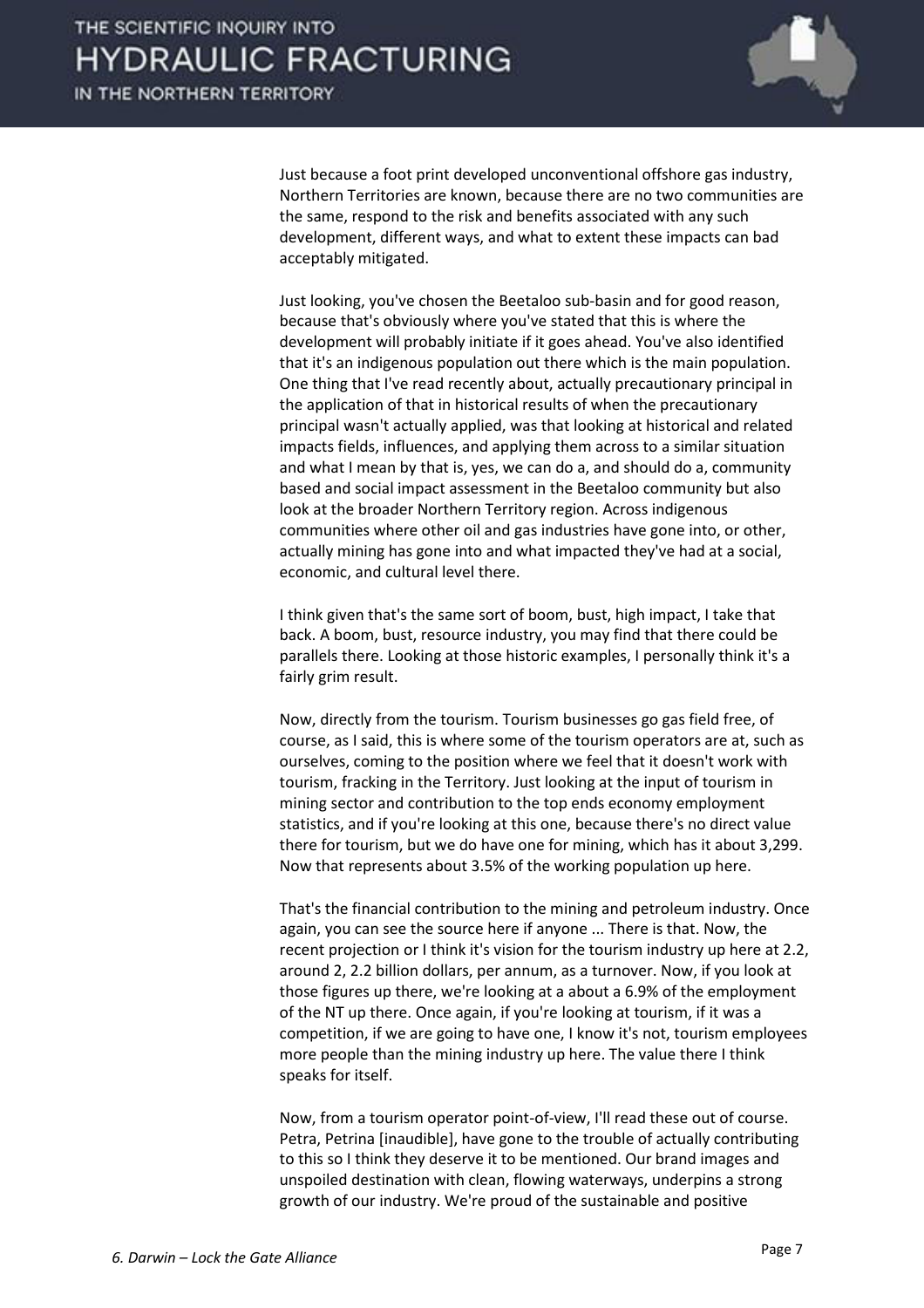

contribution to the Territories tourism sector makes to the economy and our communities, but right now our national parks, waterways, recreational fishing and tourism icons like Uluru, Mataranka hot springs, Roper River are largely surrounded by permits from fracking gas fields. We want to clearly demonstrate the concerns of our visitor base and our sector, fracking gas fields are too big a risk to our image as a clean, green, pristine part of Australia. The only way we can have certainty on our investments, the jobs our industry supports, and the long-term viability of our vibrant tourism sector, it is a fracking banned.

 It's a fairly strong denouncement and of course we've got another additive here, [inaudible].

 Traditional custodians and joint manager of Watarrka National Park, Watarrka, King's Canyon National Park saved from fracking exploration risk through emergency heritage listing application in 2016. Fracking's not compatible with Territory tourism where visitors come to see a pristine environment. Our regions host many unique plants and it's a very fragile landscape, water is critical. If companies start fracking around our national parks they will frack all that up.

 Now, of course guys, our money comes and goes with these places. These stories they hear with you all people they still hear you, mine, and here it's all lost. That's a fairly common sentiment across the Indigenous community.

 Now, [inaudible], there's a happy family. This is what we do, small groups. We do many educational tours. We do try to take people out and give them an unbiased view, if you could believe that, of what's going on up here and show them just how beautiful places are and let them make their own mind up about what they should do with the future. In order to do that though, yes we do rely on pristine environments or their close to, to take them out to show them what is worth protecting.

 What we did, as I said, when the interim report came out is during the daily basis when we had our passengers on the tour we simply just asked them what do you feel about fracking? Some of them asked what it was, we told them and they said, "Well, where would it be?" We told them that, and they said, "Well, yeah, we wouldn't be too keen to come up here if that was the case." That was a little bit worrying. Of course, it may not be the case, they may have just said that because of the conditions but the results for us, if they decided that they didn't want to come up because of the fracking, yes, then we'd be out of business. That'd be end of us. Happy family would be gone.

 Basically, for us guys, just a summary of what if we can take something out of this. We do believe that the gas industry, unconventional gas industry will have irreversible long term negative consequences on all aspects of the natural and safer life in the NT and therefore reject it. We also find that giving all the uncertainty deficiencies that currently prevail around the unconventional gas industry it is disconcerting that had not public opinion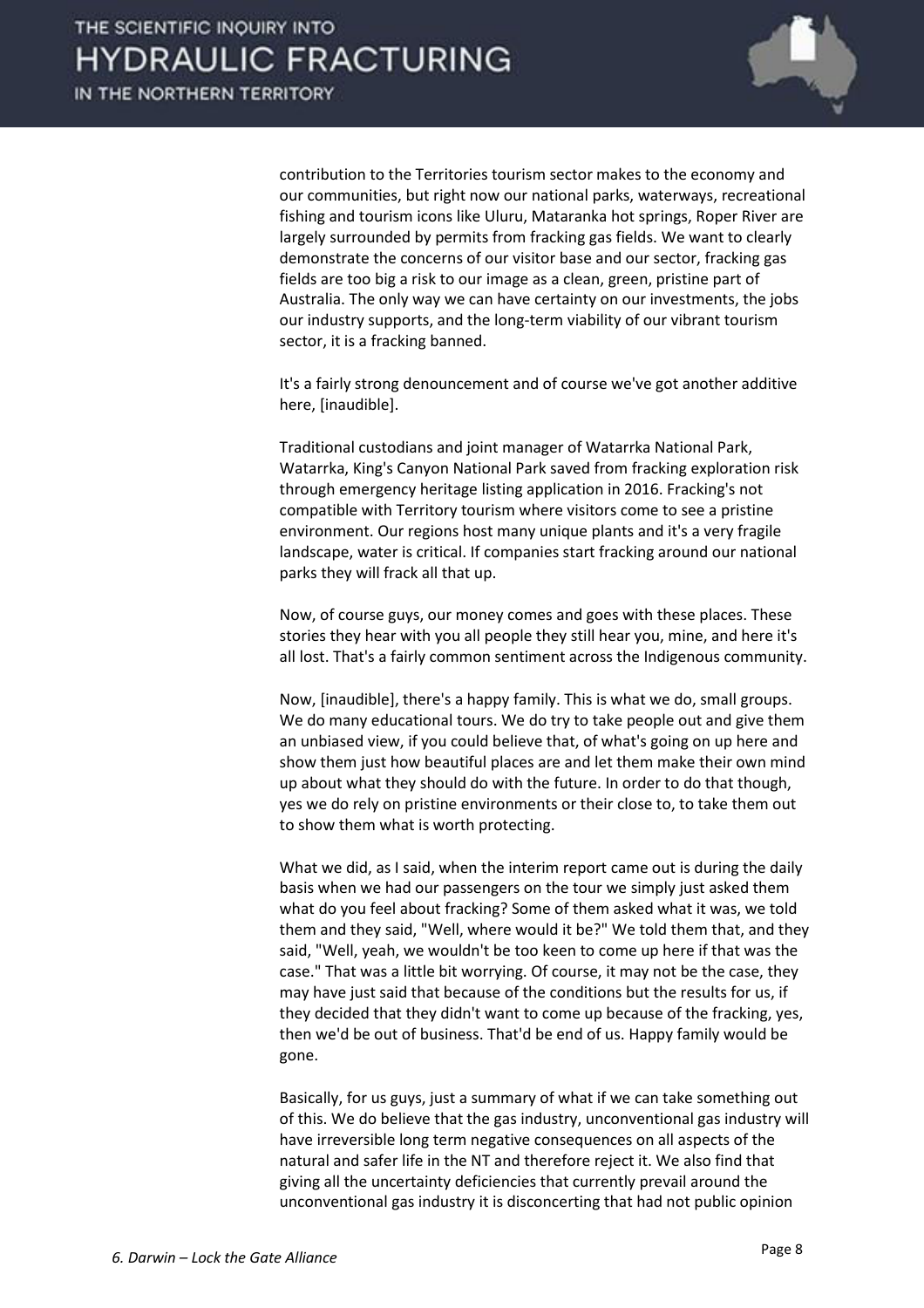IN THE NORTHERN TERRITORY



been so forceful and demanded a moratorium fracking, we would now be seeing this industry operating across most of the NT unhindered without proper regulation, environmental safeguards, community consultation care.

 Now, to believe that the industry would have acted in good faith in the absence of this inquiry and conducted business in a sustainable, responsible manner is unlikely giving the proponents of the industry rallied against the formulation of this inquiry and activities ushered in just prior to the change of government. It is our belief that there's a long way to go before those involved in the extractive [inaudible] industry gain the trust of all of the sectors of the community if and if the unconventional gas industry were to go ahead that anything short a robust comprehensive and effective regulation of the unconventional gas industry will result in wide-spread community action.

Thank you ladies and gentlemen.

- Justice Pepper: Thank you very much, Mr. Woods.
- Rob Woods: Thank you.
- Justice Pepper: Thank you for reading the report and in detail. Your comment about the time period between the publication of the report and sort of preparing for these hearings and submissions is noted. Let me emphasis that you can, of course, put in a submission at anytime to the inquiry, so please don't think that you're in any way precluded from putting in any further material.
- Rob Woods: Thank you.

Justice Pepper: On that note, are we able to get a copy of your presentation.

- Rob Woods: Yes, you've got one already.
- Justice Pepper: Oh, excellent. Great, wonderful. I should also just note that Coffee, would affect the social impact engagement, Coffee will be looking to the Queensland experience and indeed we have just come back from a week in Queensland, speaking to land holders and various government regulators and entities up there.
- Rob Woods: Thank you.
- Justice Pepper: Just curious, when you said that you told people what fracking was, what did you tell them exactly?
- Rob Woods: In broad terms, went through the process or the different types of unconventional gas. Told them that the different depths, how it varies from the conventional gas as far as how you get access to it. That's pretty much the extent of it.
- Justice Pepper: Again, I just want to, pardon the pun, drill down on that.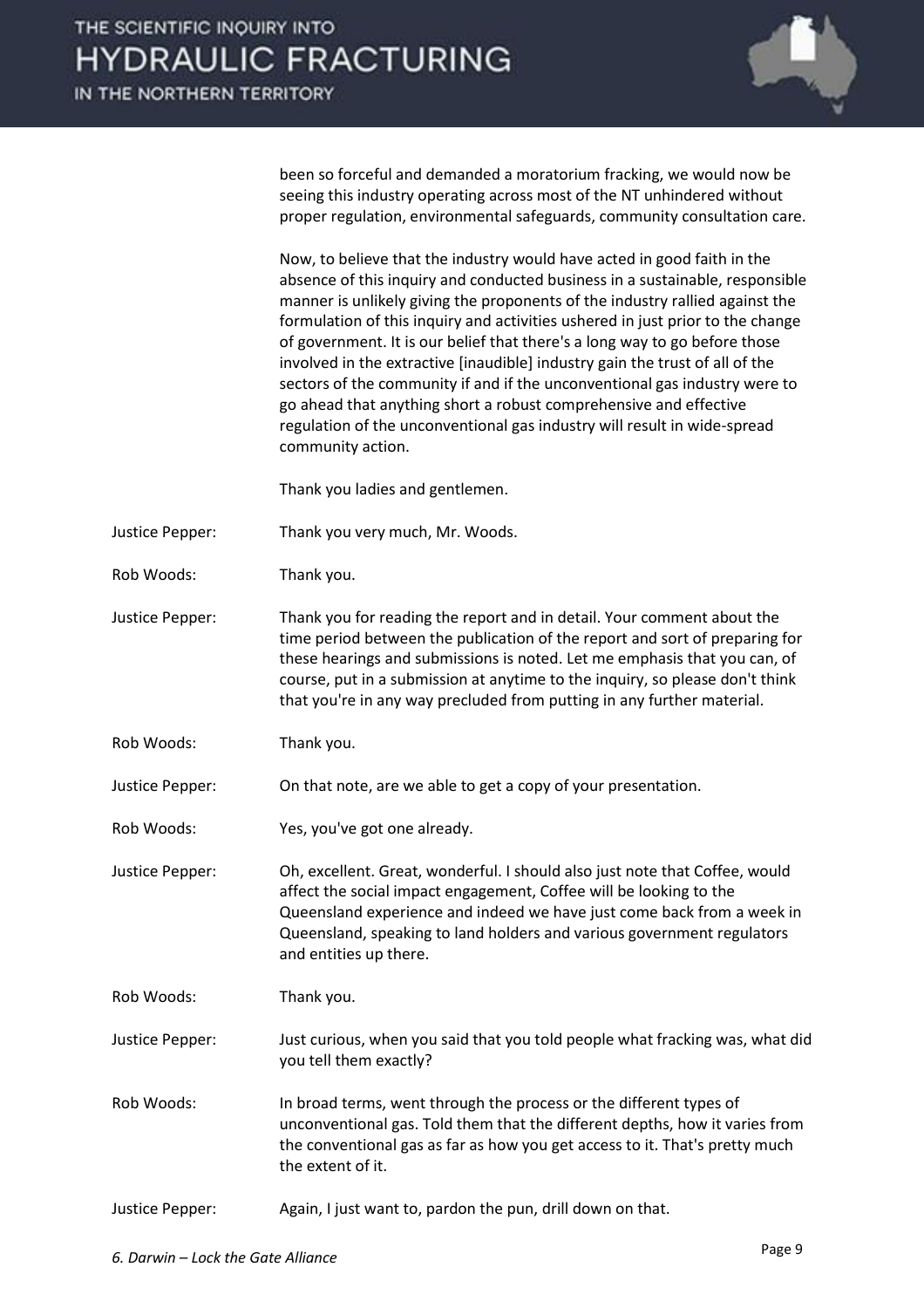IN THE NORTHERN TERRITORY



| Rob Woods:      | Yes.                                                                                                                                                                                                                                                                                                                                                                                                                                                                                                                                                                                                                                                                                                                                                                                                                                                                                                                                                                                                                                                      |
|-----------------|-----------------------------------------------------------------------------------------------------------------------------------------------------------------------------------------------------------------------------------------------------------------------------------------------------------------------------------------------------------------------------------------------------------------------------------------------------------------------------------------------------------------------------------------------------------------------------------------------------------------------------------------------------------------------------------------------------------------------------------------------------------------------------------------------------------------------------------------------------------------------------------------------------------------------------------------------------------------------------------------------------------------------------------------------------------|
| Justice Pepper: | What exactly did you tell them about how it differs from conventional gas?                                                                                                                                                                                                                                                                                                                                                                                                                                                                                                                                                                                                                                                                                                                                                                                                                                                                                                                                                                                |
| Rob Woods:      | Oh, okay, so essentially that  Conventional gas, we understand to be<br>pockets of gas that has actually seeped out and creates, sitting there in a, if<br>you will a bubble, so you're drilling down and you're extracting that without<br>the need, or sometimes you, as you said in your report, there have been<br>cases where you do also break and frack, some of the materials that I guess<br>are in and around that pocket of gas. With the unconventional it relies solely<br>and purely upon breaking the medium in which the gas is actually held.<br>Whether it's your shale, your coal or your tight gas with your sandstone<br>structures and in order to do that simply, yes, you're drilling your well,<br>you're putting your casing, doing your concrete, putting your safety<br>measures in place and under pressure you're putting your concoction of<br>chemicals and sand and water and everything else down into that to break<br>that under pressure and then putting wells elsewhere around the<br>countryside to extract that. |
| Justice Pepper: | Yes, thank you. The only reason why I as is because it came as a surprise to<br>me at least when having a look at some of the gas bills in Queensland that a<br>very small percentage of those are actually fracked so I wondered how you<br>defined conventional versus unconventional.                                                                                                                                                                                                                                                                                                                                                                                                                                                                                                                                                                                                                                                                                                                                                                  |
| Rob Woods:      | Yes.                                                                                                                                                                                                                                                                                                                                                                                                                                                                                                                                                                                                                                                                                                                                                                                                                                                                                                                                                                                                                                                      |
| Justice Pepper: | A lot of the coalescence gas's being pulled out of Queensland, in fact, is not<br>fracked and they would infectively be conventional gas.                                                                                                                                                                                                                                                                                                                                                                                                                                                                                                                                                                                                                                                                                                                                                                                                                                                                                                                 |
| Rob Woods:      | Yes, that's not debating that at all.                                                                                                                                                                                                                                                                                                                                                                                                                                                                                                                                                                                                                                                                                                                                                                                                                                                                                                                                                                                                                     |
| Justice Pepper: | Yes, Dr. Beck?                                                                                                                                                                                                                                                                                                                                                                                                                                                                                                                                                                                                                                                                                                                                                                                                                                                                                                                                                                                                                                            |
| Dr. Beck:       | Mr. Woods, thank you very much for the presentation. It was good to see<br>that you had gone through the reports. That was excellent. During your<br>presentation I think you made the comment that you asked for any<br>comments from the panel in terms of the accuracy of the information that<br>you presented.                                                                                                                                                                                                                                                                                                                                                                                                                                                                                                                                                                                                                                                                                                                                       |
| Rob Woods:      | Yes.                                                                                                                                                                                                                                                                                                                                                                                                                                                                                                                                                                                                                                                                                                                                                                                                                                                                                                                                                                                                                                                      |
| Dr. Beck:       | I would have to say that any silence from us doesn't indicate confirmation of<br>the data that you've put there.                                                                                                                                                                                                                                                                                                                                                                                                                                                                                                                                                                                                                                                                                                                                                                                                                                                                                                                                          |
| Rob Woods:      | Yes.                                                                                                                                                                                                                                                                                                                                                                                                                                                                                                                                                                                                                                                                                                                                                                                                                                                                                                                                                                                                                                                      |
| Dr. Beck:       | I just wanted to make it clear that you can't take our silence as confirmation.                                                                                                                                                                                                                                                                                                                                                                                                                                                                                                                                                                                                                                                                                                                                                                                                                                                                                                                                                                           |
| Rob Woods:      | That's fine.                                                                                                                                                                                                                                                                                                                                                                                                                                                                                                                                                                                                                                                                                                                                                                                                                                                                                                                                                                                                                                              |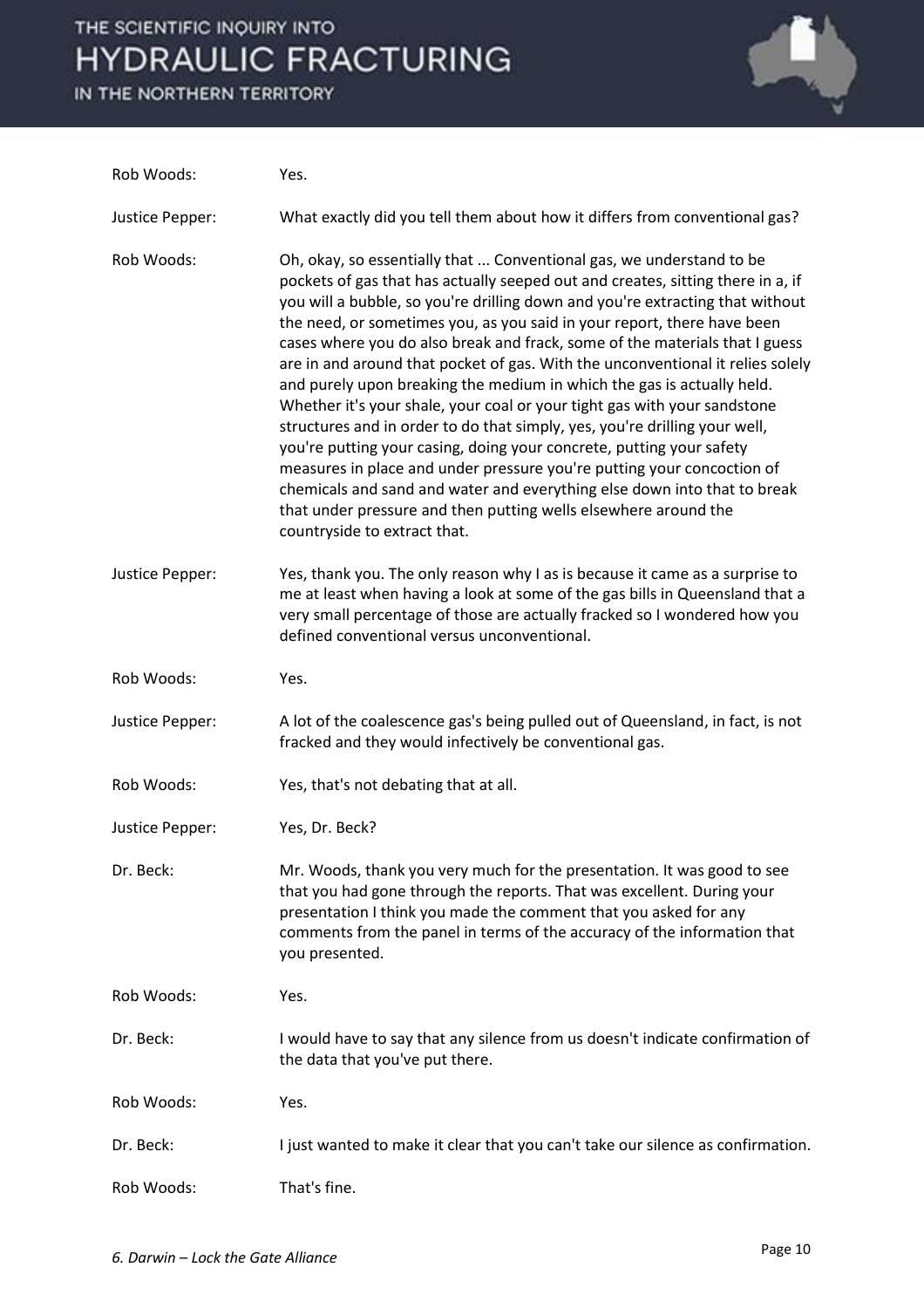IN THE NORTHERN TERRITORY



| Dr. Beck:       | We haven't had time to even check it.                                                                                                                                                                                                                                                                                                                                                                                                                                                                                                                |
|-----------------|------------------------------------------------------------------------------------------------------------------------------------------------------------------------------------------------------------------------------------------------------------------------------------------------------------------------------------------------------------------------------------------------------------------------------------------------------------------------------------------------------------------------------------------------------|
| Rob Woods:      | Yes, that's all right. Coffee at 2 o'clock this morning, mate. That's why I'm<br>sitting here going, "Wait, what's going on." Yes.                                                                                                                                                                                                                                                                                                                                                                                                                   |
| Justice Pepper: | Look, it's a great presentation. We're very appreciative of it.                                                                                                                                                                                                                                                                                                                                                                                                                                                                                      |
| Rob Woods:      | Thank you.                                                                                                                                                                                                                                                                                                                                                                                                                                                                                                                                           |
| Rachel:         | Yes, Professor Hart.                                                                                                                                                                                                                                                                                                                                                                                                                                                                                                                                 |
| Professor Harp: | Could I just ask question? As you note up there, there are uncertainties.                                                                                                                                                                                                                                                                                                                                                                                                                                                                            |
| Rob Woods:      | Yes.                                                                                                                                                                                                                                                                                                                                                                                                                                                                                                                                                 |
| Professor Hart: | Uncertainties in most if it's a society and that's obviously why we're<br>undertaking a risk assessment over the whole of this. I just wanted to ask<br>you if from the tourism industries point of view, have you thought about if<br>indeed the moratorium is lifted, What sort of safeguards, regulations, et<br>cetera, would make your industry confident that the risks are acceptable?                                                                                                                                                        |
| Rob Woods:      | Firstly, I don't represent the industry.                                                                                                                                                                                                                                                                                                                                                                                                                                                                                                             |
| Professor Hart: | Okay.                                                                                                                                                                                                                                                                                                                                                                                                                                                                                                                                                |
| Rob Woods:      | It's only those members that have actually decided that they're ready to<br>step forward and say something about this. I'd love to write a big long paper<br>and just give it to you at some point, going just do this, do this, do this.                                                                                                                                                                                                                                                                                                            |
| Justice Pepper: | Please do.                                                                                                                                                                                                                                                                                                                                                                                                                                                                                                                                           |
| Rob Woods:      | Yes. Okay.                                                                                                                                                                                                                                                                                                                                                                                                                                                                                                                                           |
| Justice Pepper: | As I said, it's the government's decision whether or not to lift the<br>moratorium, our job is to identify the risks.                                                                                                                                                                                                                                                                                                                                                                                                                                |
| Rob Woods:      | Yes.                                                                                                                                                                                                                                                                                                                                                                                                                                                                                                                                                 |
| Justice Pepper: | We've done that. Access the risks, we're doing that, and then make<br>recommendations as to those risks. Whatever, and I'll say this to anyone<br>whose here today or listening. Please, if you have recommendations, please<br>send them in.                                                                                                                                                                                                                                                                                                        |
| Rob Woods:      | I think the primary thing that we've got here, as I've said, you've mentioned<br>in the report, is the perception of the risk, the actual risk can vary, and<br>whose telling the truth about that and what are the consequences if you<br>believe the wrong person. In our society we need to trust the government,<br>we need to trust the regulatory body, but because there's so much<br>uncertainty, historic uncertainty through the government and welcome to<br>the Northern Territory, there's a fair bit of interesting stuff happening up |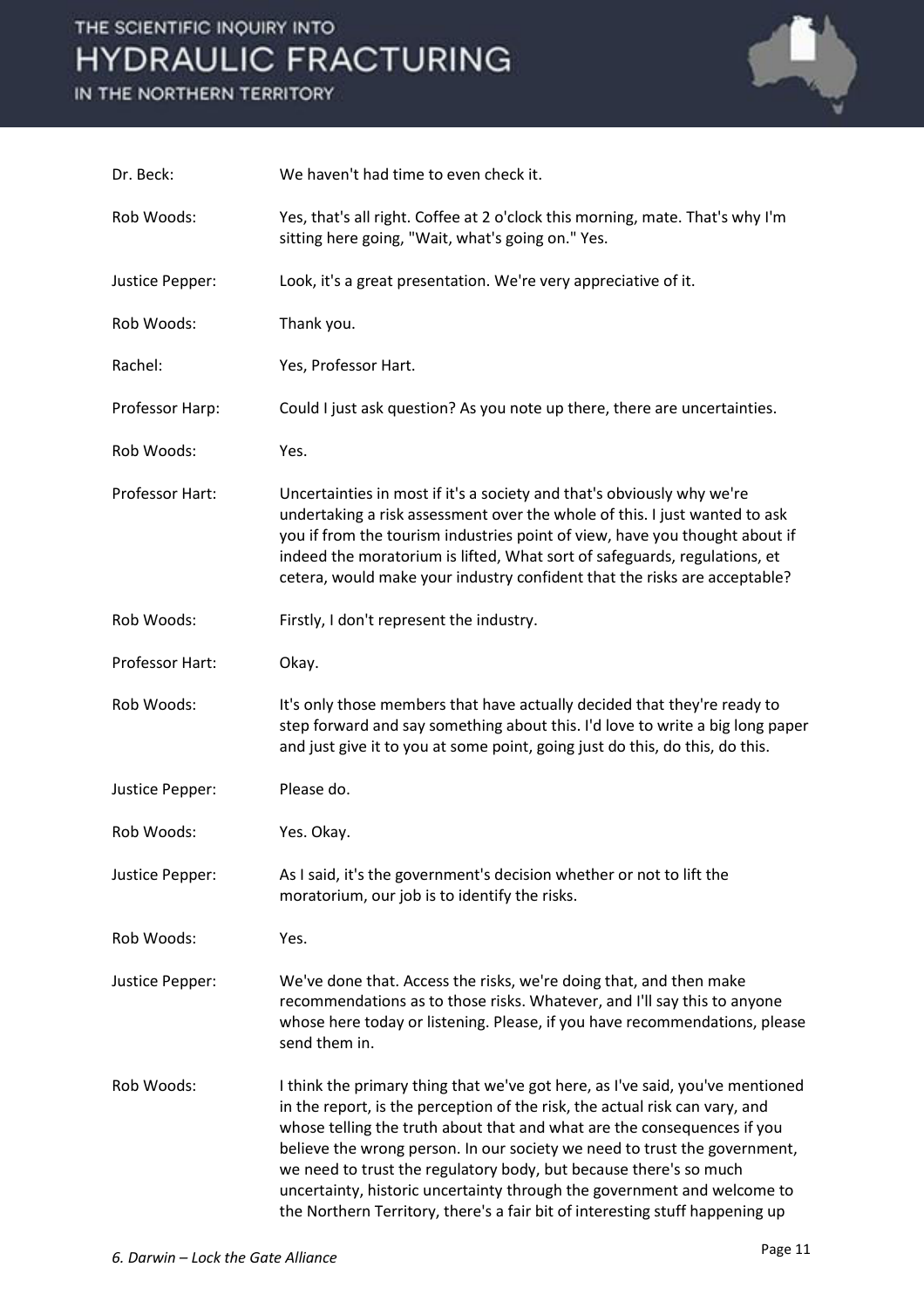

here. There's a lack of faith there, so before anything starts, before anything goes ahead, I think I mentioned it up there, that you have to have a regulatory body, which is independent of both the industry and the government. I don't have to explain, I don't think. It needs to stand itself separate, it needs to be independently funded, it needs to have punitive powers, it needs to have enough staff to do its mandate, and it needs to have the reporting and the transparency for the public to actually witness and see that they're actually sticking to what they're supposed to do.

 That is watching over and insuring that the industry, the unconventional gas industry is doing what they say, that the guys on Friday afternoon aren't knocking off early to go to the pub and dipping out on the concrete. This is what we need to do and it needs to happen in real time, rather than waiting five years, ten years down the track, and there also needs to be a process where, and you mentioned in the report access to justice. Not something that lasts 10 years, 15 years down the track, almost like a two strikes you're out rule where it says, "Okay, you've done this. This is not going to court. This is, you've colluded this, you've done this, you've lost your license, okay, you're out of business. Too bad, so sad. You've done this and you have to pay these guys off and you have to fix this up."

 That's what we're talking about and not just in the Northern Territory. This message has to go around Australia because that's where our people are coming from. You know, it's five or 600,000 people year come here, they don't come from Darwin to come here for a holiday. They're sitting down in Melbourne, which has got the right term somewhere else and they're going well, "These guys got fracking we don't want to go up there, oh, but hang on a minute, they've got the world's toughest and most transparent and fair system of governance anywhere regarding this industry."

 I'll take it one step further. Across the rest of the world gas industry, I know this is not your scope on this inquiry, but it's all part of the same beast. It's the people making the decisions about this aspect of it are still the same people sitting over there making the decisions about the oil and gas. What makes it any more certain that they're doing the ... Subscribing to the proper regulatory processes in those aspects as well. Overhaul the whole system, I think.

| Justice Pepper: | Dr. Johnson. |
|-----------------|--------------|
|                 |              |

Dr. Johnson: Yes, Mr. Woods, one of the things we can recommend in our report is this issue of no go zones and so on. You raised this issue of some very strong, [inaudible], perspectives thereabout.

Rob Woods: Yes.

Dr. Johnson: Their view of the land and certainly areas like Mataranka and so on.

Rob Woods: Yes.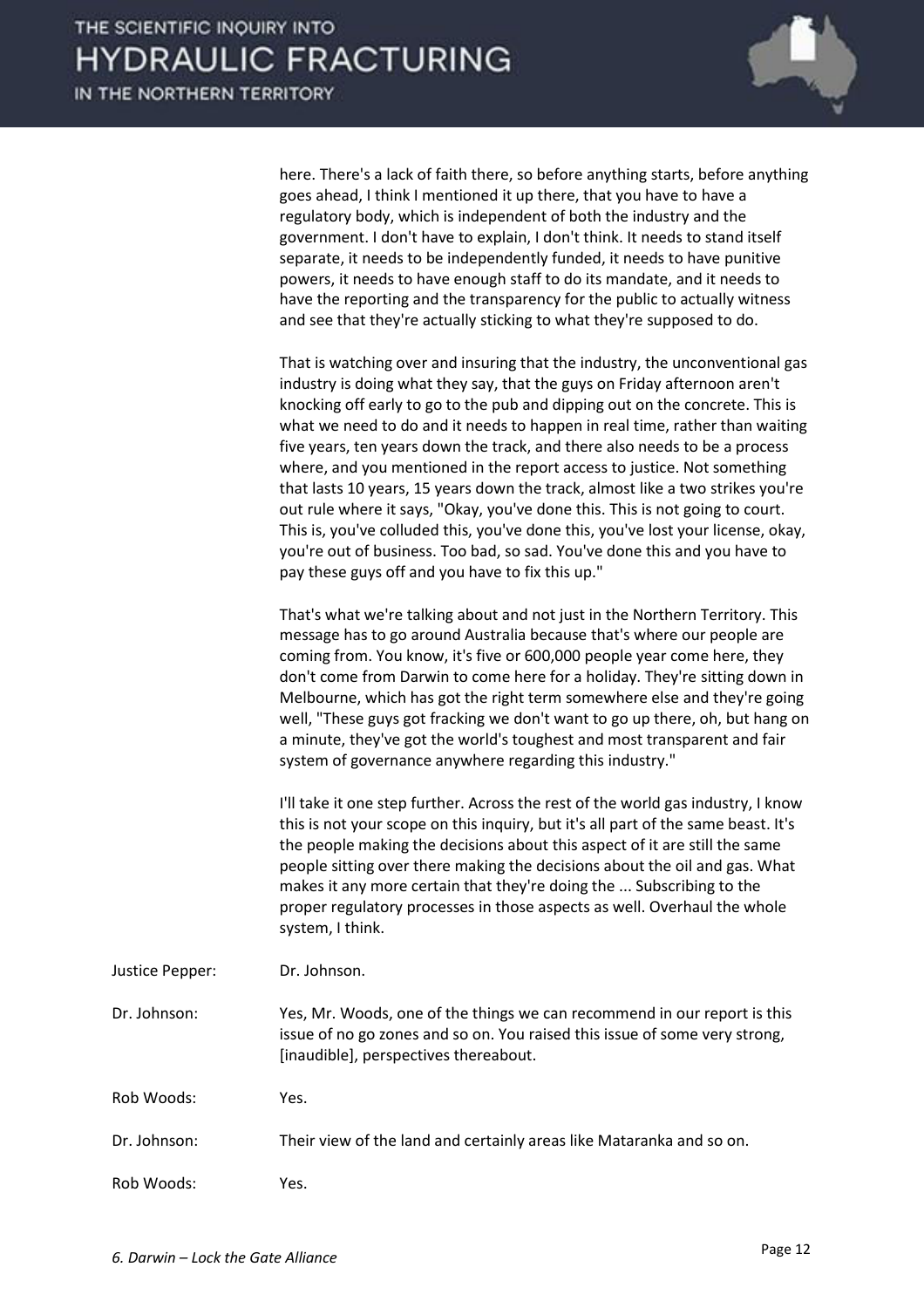IN THE NORTHERN TERRITORY



- Dr. Johnson: Arguably are very iconic, need to be protected. Would you view a series of, if you like, no go zones with buffer zones being an appropriate way of dealing with this or is this a generic territory wide thing where the whole Northern Territory is iconic and…
- Rob Woods: No, no. Assuming, I mean, we live in the modern world so we can't put everything off bounds, can we, but the no go zones, and they need to be catchment scale based rather than local based. If you're going to protect Mataranka Hot Springs, it doesn't do to have a 400 metre, 500 metre exclusion zone. You've got to protect the aspects that contribute to the integrity of that system. That's where you go if you're serious about it, that's what you have to do. Otherwise, yes, you might as well not bother. That's not from me, that's from what's happening in the ground, everything else.
- Dr. Johnson: I guess what I'm coming from the point of view of the tourism industry, there are clearly tourism fishing hotspots around the Northern Territory where a lot of tourists go and where you take them
- Rob Woods: Okay, so at the moment, the Territory government and everybody up here is obviously trying to increase the number of tourism visitations and look into new markets to come to Darwin. With those new markets, obviously new products will be evolved. Now if you look at what we've done so far in the Northern Territory, you have Kakadu, you have Central Australia, you have Watarrka, you've got the Mataranka, Litchfield. You've got all these places, you've got Gregory National Park as well, which is under utilised, but we've also got a lot of areas out there which fit into the niche tourism sector which hasn't been developed yet in the Northern Territory. Hasn't really been scoped out. We're talking, I mean, I know it's offshore, but if you look at the coastal values of the Northern Territory, these are unsurpassed. You know, one of the most least developed coastal areas in the world, we've got up here along the coast of the Northern Territory.

 I think from one of the reports I read there was a case to make this the gas industry profitable, you're talking about petro your chemical industries and all the rest of it up here and defence and blah, blah, blah and it's like, 'Well there goes this unique, untouched, new tourism experience." They're getting out into the Bush, getting out into the Outback.

 You've only got to go, I don't know if any of you've, you have, I know you've actually done the field experiments, but actually going out for a bit of a holiday at some of these places and done a bit of off road stuff. You're coming across magic spots all the time and so as the pop tourism numbers increase, we've got the potential because of all these bits and pieces all over the joint, to take people here. Increase our tourism dollar, increase visitation, so I don't think broad scale exclusion is the answer, but I do think, and once again across the Northern Territory, we have a lack of baseline data about our basic environmental attributes up here and before we go too far ahead, why not do a large scale micro investigation of the qualities.

Panelist: Kind of a values identification of these areas.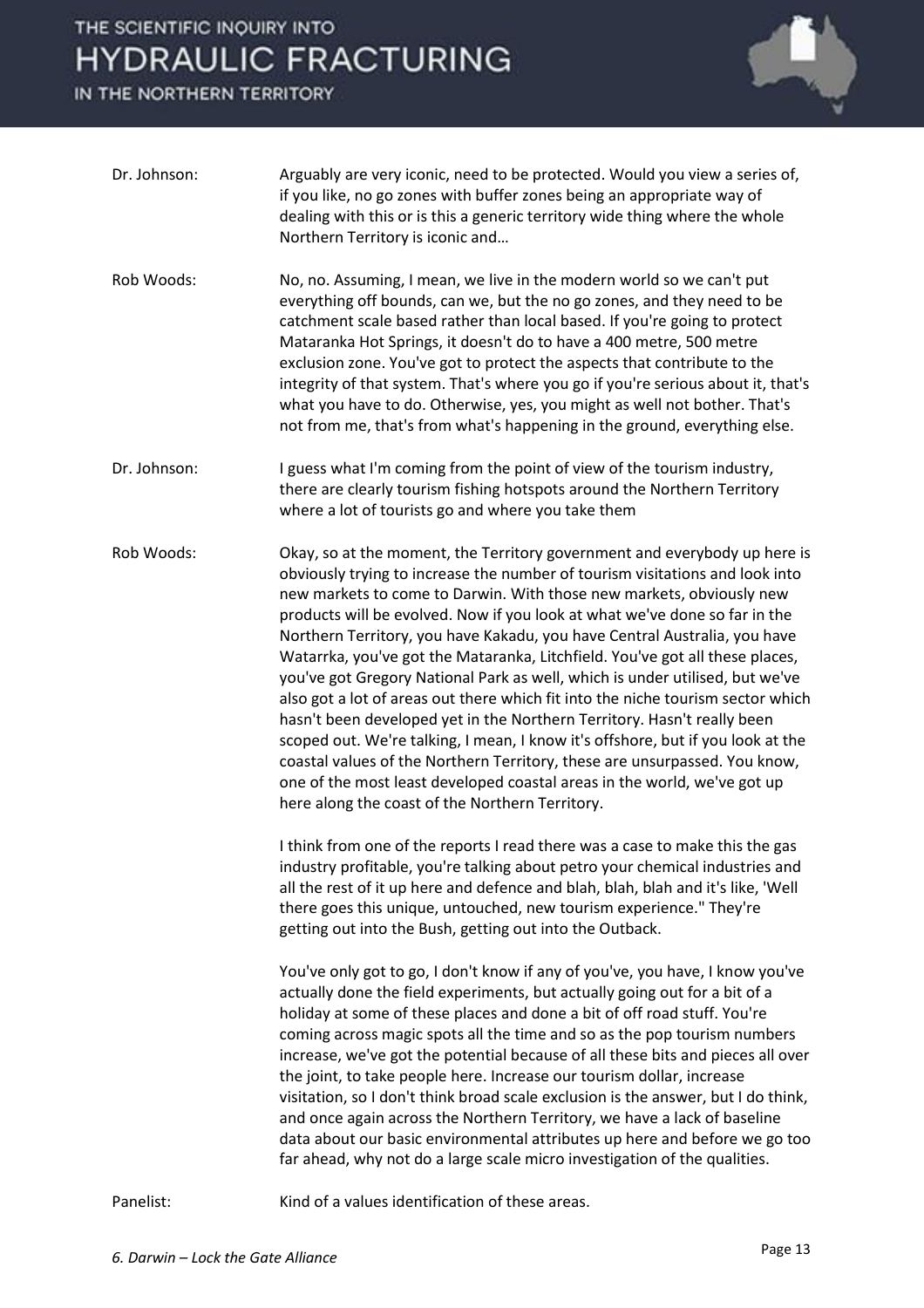IN THE NORTHERN TERRITORY



| Rob Woods:          | Definitely, yes. You're looking at places like Litchfield, Kakadu, the national<br>parks that are already in place and the reserves that are already in places. I<br>think it'd be madness to step back from those because they have had, in the<br>case of Litchfield, since 1986, that many years of park management. Even if<br>you were to find and you won't, to find that it doesn't meet whatever values<br>you want it to meet, it's still in a better park condition than a lot of places<br>out there.     |
|---------------------|----------------------------------------------------------------------------------------------------------------------------------------------------------------------------------------------------------------------------------------------------------------------------------------------------------------------------------------------------------------------------------------------------------------------------------------------------------------------------------------------------------------------|
|                     | You wouldn't take them back, if anything, you'd be adding areas to it, but<br>once again, you asked how you could mesh the tourism sector with the oil<br>and gas industry or the unconventional gas industry. I think there is a<br>sustainable future, but we do need to work together and be smart about it.                                                                                                                                                                                                      |
| Professor Priestly: | Rachel?                                                                                                                                                                                                                                                                                                                                                                                                                                                                                                              |
| Justice Pepper:     | Yes, Professor Priestly.                                                                                                                                                                                                                                                                                                                                                                                                                                                                                             |
| Professor Priestly: | The panel has had some opportunity to do some site visits on area where<br>the gas industries rolled out. Particularly in southeast Queensland, and I<br>appreciate that there are differences between the operations of coal seam<br>gas recovery and shale gas recovery, and obviously difference in the tourism<br>industry, those areas as well. Do you have any information on whether or<br>not rollout of the gas industry in places like southeast Queensland has<br>actually had a impact on tourism there? |
| Rob Woods:          | I do, but I'm not prepared to  I'm not going to go to the table on that here.<br>Actually some of the slides I took out this morning, just to get it back to 15<br>minutes, have dealt with the Queensland situation and the matrix of cost<br>versus benefit for the communities that followed from those developments.<br>If you want, I can get those to you.                                                                                                                                                     |
| Justice Pepper:     | Yes, please.                                                                                                                                                                                                                                                                                                                                                                                                                                                                                                         |
| Professor Priestly: | That would be helpful.                                                                                                                                                                                                                                                                                                                                                                                                                                                                                               |
| Rob Woods:          | Definitely.                                                                                                                                                                                                                                                                                                                                                                                                                                                                                                          |
| Justice Pepper:     | Yes, Dr. Ritchie.                                                                                                                                                                                                                                                                                                                                                                                                                                                                                                    |
| Dr. Ritchie:        | One of the things, I'm sorry, Mr. Woods, one of the powerful bits of<br>evidence is the photo and the visual. The change and the visual.                                                                                                                                                                                                                                                                                                                                                                             |
| Rob Woods:          | Yes.                                                                                                                                                                                                                                                                                                                                                                                                                                                                                                                 |
| Dr. Ritchie:        | Amenity of the landscape. If you walk off the top of Mount Rockman and<br>you see Ranger it's been there right from the beginning of the park and<br>Kakadu is still a World Heritage Park. There's no real evidence that I've ever<br>heard that the Ranger Mine has effected that and in some ways the<br>juxtaposition of that with the 20,000 year old rock art up in the  I guess<br>kind of works now. I suppose that's just as a preamble, but do you think that                                              |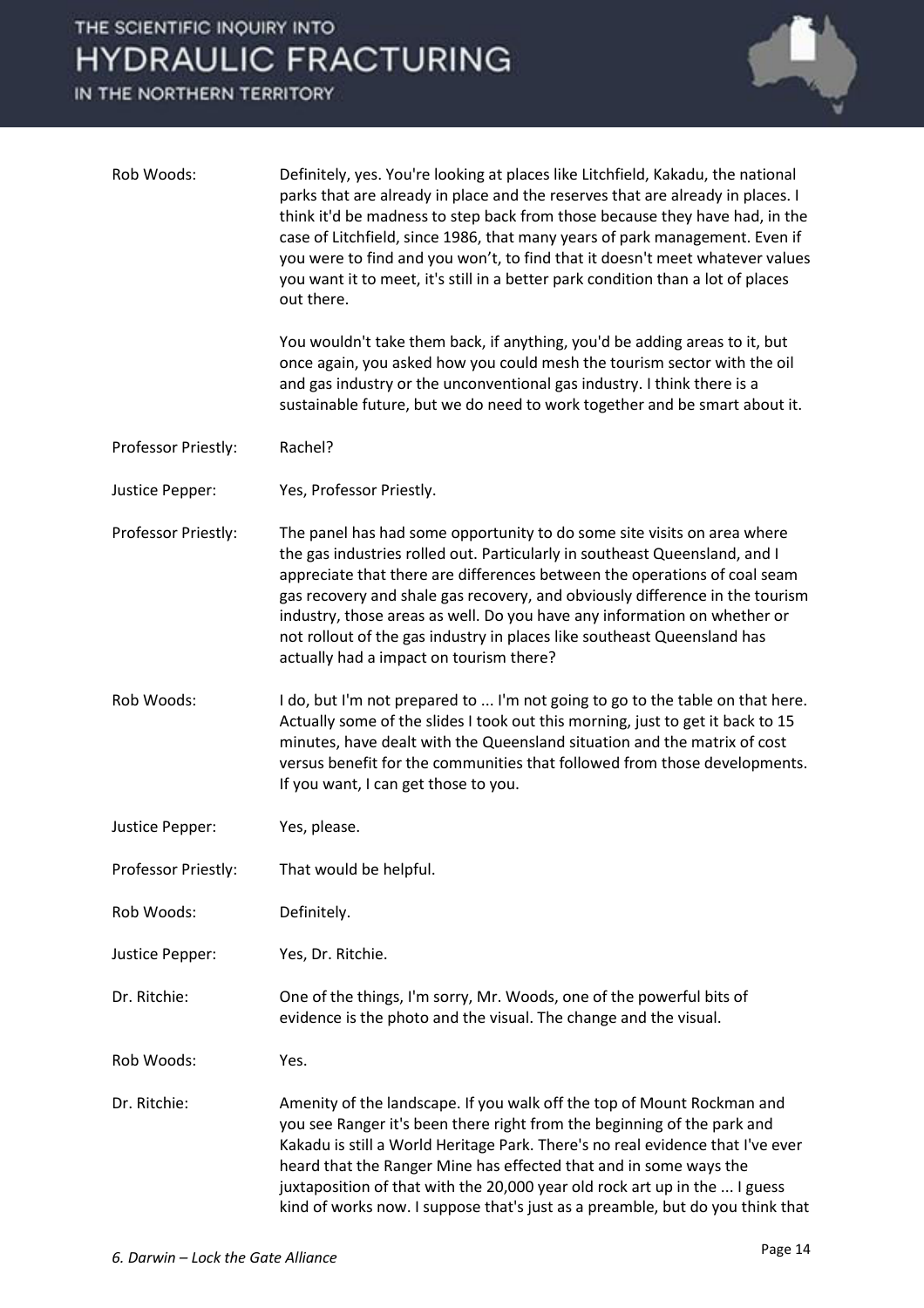IN THE NORTHERN TERRITORY



there's any tourism operations down in that Beetaloo basin flying over, you know, helicopter, that sort of thing. That would be effected if, so long as they were set back from the highway, the kind of foot prints of well pads would actually really make much difference?

Rob Woods: The motivations for people to go on holiday vary, and so it depend on who their target market was, and who their clients were in those helicopters. That would determine, yes, if or not, the well pads out here would upset people. You get people coming to the Northern Territory who like doing big game safari's who have got lions and elephant heads sitting back in their trophy room. They're not going to care if there's a bit of, the fracking industry is there, okay but once again, that's a small market.

> I don't know whose doing those helicopter tours, I do know going back to the preamble with the Ranger one, because once again, we get a lot of people who go to Kakadu, obviously do Kakadu tours as well, and talking to passengers afterwards when they do flights over, they are amazed at the size and just the visual scar that Ranger leaves in that landscape and not a single one of them thinks it's a positive. All right, okay, that's a given.

 Saying that, and I'll give these places their due, when we started our tours we were going to Rum Jungle Uranium Mine, okay and people asked us why do we go there and we said because it's there. This is the reality of it, this is where the uranium industry started and it is a story to tell people because not all the mines are like that, not all mines are bad, but some of them did leave a legacy. I found that that as I said is all trying to give people the picture of what is out here. In places, I think that a negative can be a positive, you know, because it reminds us that we do live in the real world and there's a consequence for our actions. Saying that, too many negatives makes for a very bad day.

- Dr. Ritchie: Thank you.
- Justice Pepper: Yes, Dr. Smith?

Dr. Smith: I'd just like to tease that part a little bit further because I think his question was quite pertinent and although we're concerned with potential for shale gas industry across Northern Territory, the likely start is going to be in that semi-arid middle third of the Territory. I've got two questions.

> Are you really aware of much in the way of current tourism operation in that area and secondly, of that, how much of that makes or relies on access to temporary surface water.

Rob Woods: No, I don't know much at all about what programmes have got out there as far as tourism but I think you sort of hit the nail on the head when you just put it started. It's where it starts from, that's where the unconventional gas industry starts. The concerns, my specific, concerns obviously my area of operation isn't down in that region where the basin where they're looking at starting, but once again, going back to one of the earlier slides, was it 85% of